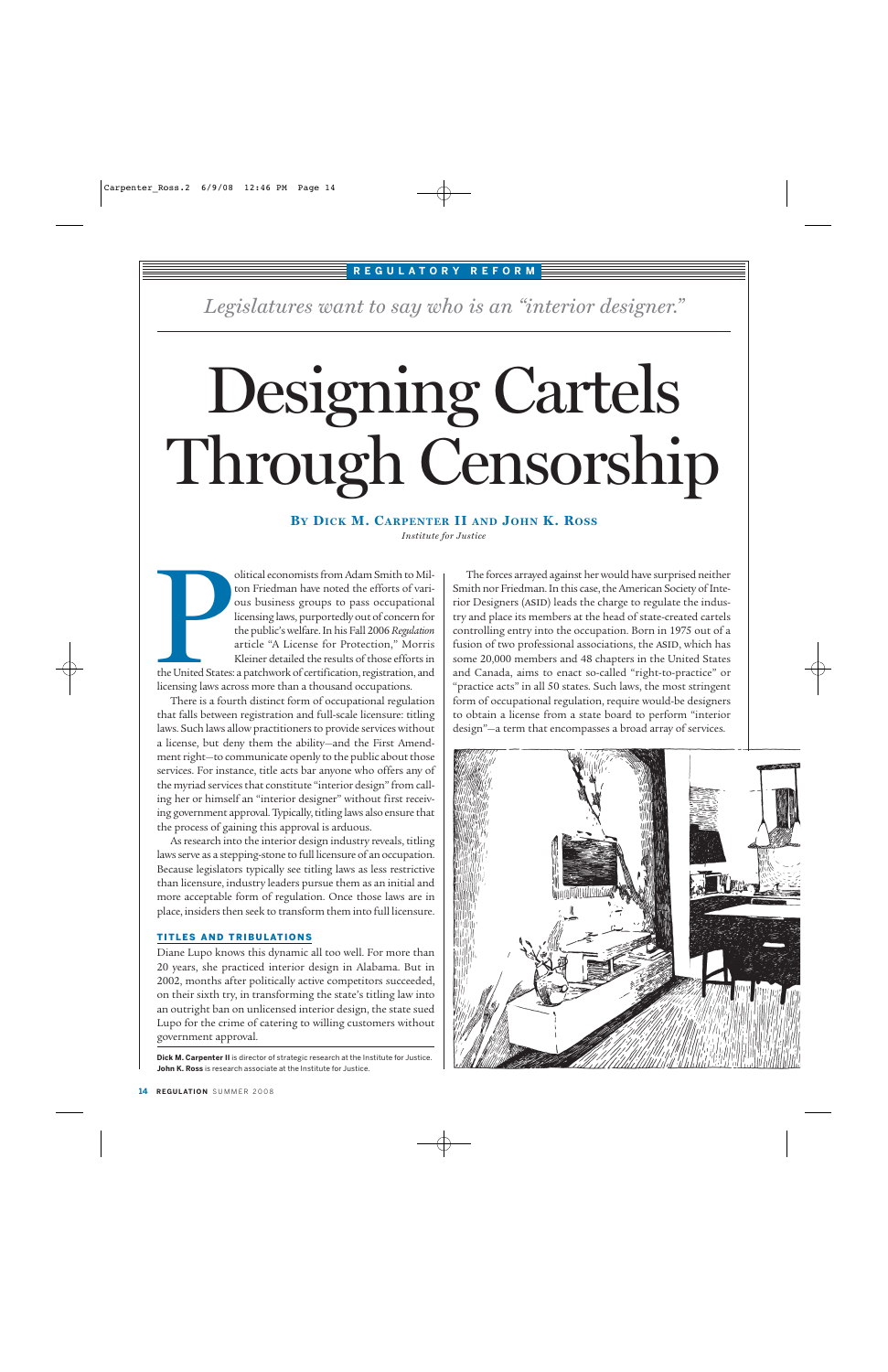As a means to that end, the ASID and its allies often push title acts, intermediate measures that allow anyone to perform interior design services but prohibit those without government approval to use the term "interior design" to describe what they do. Unlicensed individuals can call themselves "interior decorators" or another similar appellation.

While perhaps not as immediately pernicious as an outright ban on working, title acts are nonetheless a significant infringement on the First Amendment right of entrepreneurs to speak truthfully about the services they provide. The laws pose a real, practical obstacle to designers trying to communicate to customers through advertising in yellow pages, on websites, or even on business cards.

In a less restrictive form, title acts may allow individuals to call themselves interior designers but not "registered interior designers" or "certified interior designers." Intended to appear innocuous, the laws prevent no one from working or advertising. Nevertheless, they often establish state boards tellingly composed primarily of established practitioners

#### *Table 1*

10RGAN BALLARD MORGAN BALLARD

#### **Restraint of Trade**

States with license or title laws for interior design:

| License laws      | Alabama*, District of Columbia, Florida, Louisiana,<br><b>Nevada</b>                                                                                                                                                                                       |
|-------------------|------------------------------------------------------------------------------------------------------------------------------------------------------------------------------------------------------------------------------------------------------------|
| <b>Title laws</b> | Alabama, Arkansas, Connecticut, District of Colum-<br>bia, Florida, Georgia, Illinois, Iowa, Kentucky,<br>Louisiana, Maine, Maryland, Minnesota, Missouri,<br>Nevada, New Jersey, New Mexico, New York,<br>Oklahoma, Tennessee, Texas, Virginia, Wisconsin |
|                   |                                                                                                                                                                                                                                                            |

*\* Alabama's license law was struck down by the state supreme court in 2007.*

who happen to be members of the ASID or other pro-regulation professional associations—to register interior designers. From there, industry insiders lobby for more and more authority.

Alabama passed the country's first interior design title act in 1982, forcing Diane Lupo to stop calling herself an interior designer and instead tell clients she is an "interior decorator." Then, after Alabama's practice act passed in 2001, even recommending shades of paint without a license became a Class A misdemeanor and the Alabama State Board of Registration fined Lupo for illegally working as an interior designer. From 2002 to 2006, the board cited another 282 designers for violations of the state's interior design regulations.

#### CONSOLIDATING POWER

Since 1982, 22 states and the District of Columbia have enacted title or practice acts. Bills creating new or tightening existing regulations were introduced in 11 states in 2005, 11 states in 2006, and 12 states in the 2007 legislative season. These gambits everywhere and always trace back to the ASID and its allies.

Statutes and proposed statutes vary from state to state. Some allow state boards latitude to enact their own standards, others write them into law. Often, bills or proposed bills exempt groups with powerful lobbies. Alabama, for example, exempted hospitals and home improvement retailers. Some include grandfathering clauses for existing designers.

Nonetheless, the regulatory thicket has several commonalities. Most importantly, title and practice acts create, or lay the groundwork for, a single channel to enter the occupation and place enforcement in the hands of a captured regulator. Securing a license or permission to use a title rests upon completion of examination, prescribed education, and specific experience requirements:

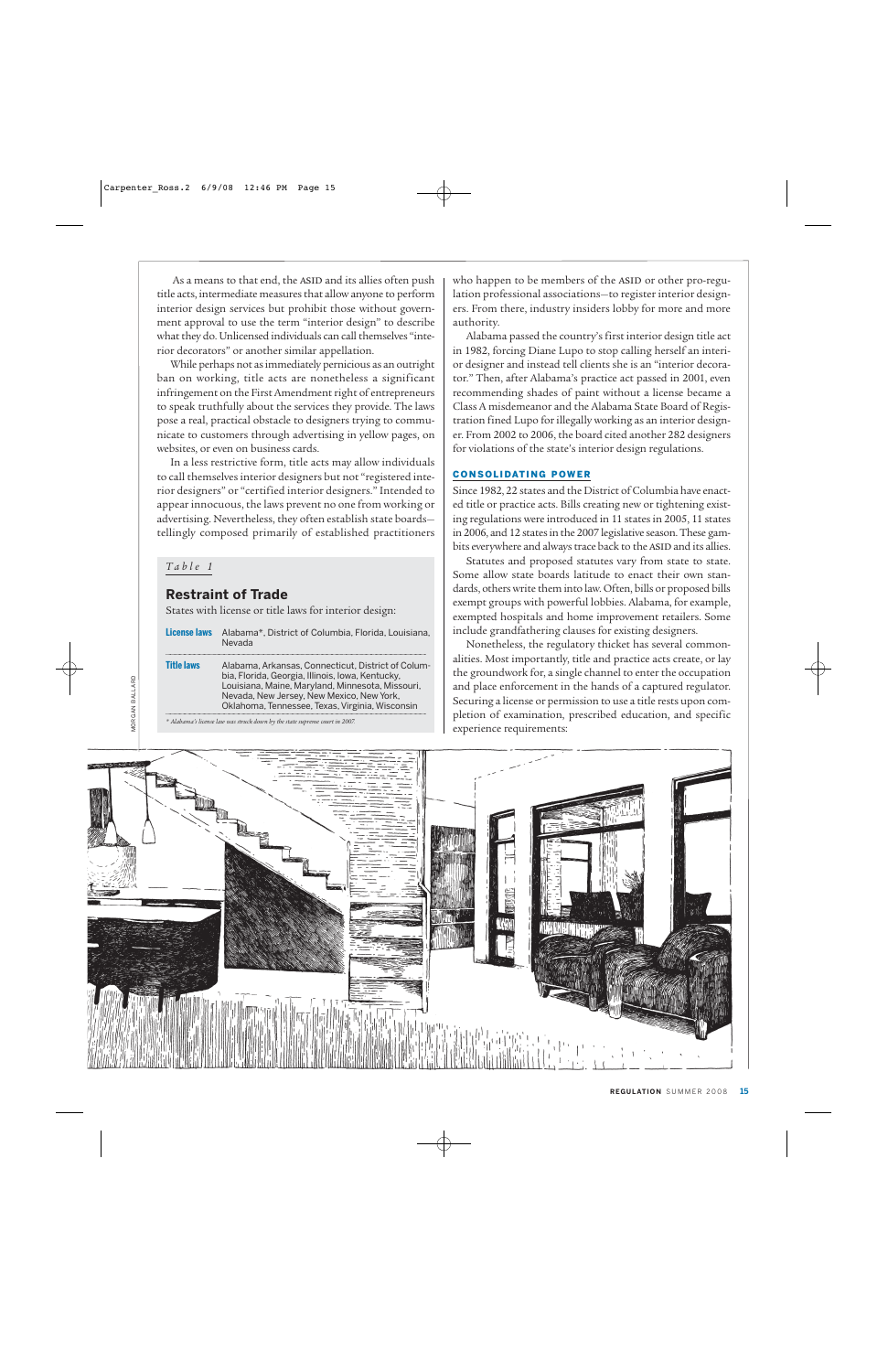■ *Examination*: Would-be designers typically must pass the National Council for Interior Design Qualification (NCIDQ) exam. Created by the ASID, the NCIDQ purports to separate designers with mere "good taste" from those who are "truly qualified." The test is a 13.5-hour paper-and-pencil exam. To even sit for it, applicants must complete a minimum of six years of combined education and apprenticeship.

■ *Education*: Candidates must complete an interior design degree at a school accredited by the Council for Interior Design Accreditation. According to the ASID, "In the near future, the post-professional master's degree will be the accepted requirement for all entry level interior designers."

being Alabama, Louisiana, and Nevada) and the District of Columbia to enact a practice act. (Florida's willingness to share enforcement information is also unrepresentative; other states would not furnish comparable data.) As *Washington Post* columnist George Will noted in a 2007 column on Nevada's law, "So in Las Vegas, where almost nothing is illegal, it is illegal unless you are licensed, or employed by someone licensed—to move, in the role of an interior designer, any piece of furniture, such as an armoire, that is more than 69 inches tall."

#### JUSTIFYING PRIVILEGES, IMMUNITY

The ASID and its affiliates advance a number of dubious claims to rationalize their agenda, chief among them that the unlicensed practice of interior design threatens public

## In more than 30 years of advocating for regulation, ASID has yet to identify a single incident resulting in harm to anyone from an unlicensed interior designer.

■ *Experience*: After graduation, applicants must apprentice with a state-licensed interior designer (of whom there will be very few) for two or more years. According to the ASID, "By the end of the decade, NCIDQ will require the Interior Design Experience Program," which is the NCIDQ's own internship program, "for all examination candidates."

These are the same requirements the ASID imposes on its own members, so anyone eligible for full-fledged "professional" membership in the ASID is eligible for a license or a title in any state.

The education requirement empowers the cartel to accredit, and thereby limit, degree programs whose graduates can become eligible for licensure. In Pennsylvania, where a bill regulating the occupation is currently creeping through the legislature, only five of the 17 interior design programs offered in the state have been accredited. The cheapest costs \$18,600 per year to attend. In Michigan, where legislation is also up for consideration this session, only five out of 15 programs are cartel-approved.

Designed to discourage all but the most determined individuals from pursuing an otherwise attractive career, interior design licensure rewards favor-seeking in state capitals and forces consumers to forgo services or pay higher prices. Unwary designers, too, pay a high cost. In Florida, for instance, 451 unlicensed designers received cease-and-desist letters between 2001 and 2007. Of those, 83 individuals received fines ranging from \$1,000 to \$15,000. One person identified herself as an interior designer from Florida on the television show *Big Brother*, triggering threats of fines and legal action. Others simply advertised in the yellow pages.

This aggressive enforcement, though portentous, is as yet unrepresentative. Florida is one of only four states (the others health and safety. According to the ASID, "Every decision an interior designer makes in one way or another affects the health, safety, and welfare of the public." This mantra—repeated in hopes that it will attain the status of accepted fact without the inconvenience of supporting evidence—makes an appearance in every appeal for licensure in legislative testimony, media reports, ASID literature, and so on.

Readers of Milton Friedman will protest that even if there is some credible threat to public health and safety from inexperienced or incompetent practitioners, licensure does not deliver on its promise to protect consumers. In this case, however, there is no reason to debate the point; there is no threat.

Governors in six states—Indiana, New York, Colorado, California, New Jersey, and Ohio—have vetoed interior design regulation on the grounds that there is no health and safety benefit to the public. State agencies in Colorado, Georgia, South Carolina, and Washington State have examined the need for titling and practice laws, as did the Federal Trade Commission. Those agencies contacted industry associations, law enforcement and consumer affairs departments, Better Business Bureaus, reciprocal agencies in other states, and even the ASID and its affiliates, looking for data. Unanimously, they could find no evidence showing a threat to public health, safety, or welfare from unlicensed interior design.

In more than 30 years of advocating for regulation, the ASID and its ilk have yet to identify a single documented incident resulting in harm to anyone from the unlicensed practice of interior design—despite a tremendous incentive to identify and publicize such evidence. These laws simply have nothing to do with protecting the public.

Unbowed, the ASID continues to assert that any conceivable harm—from the tragic to the mundane—that could befall a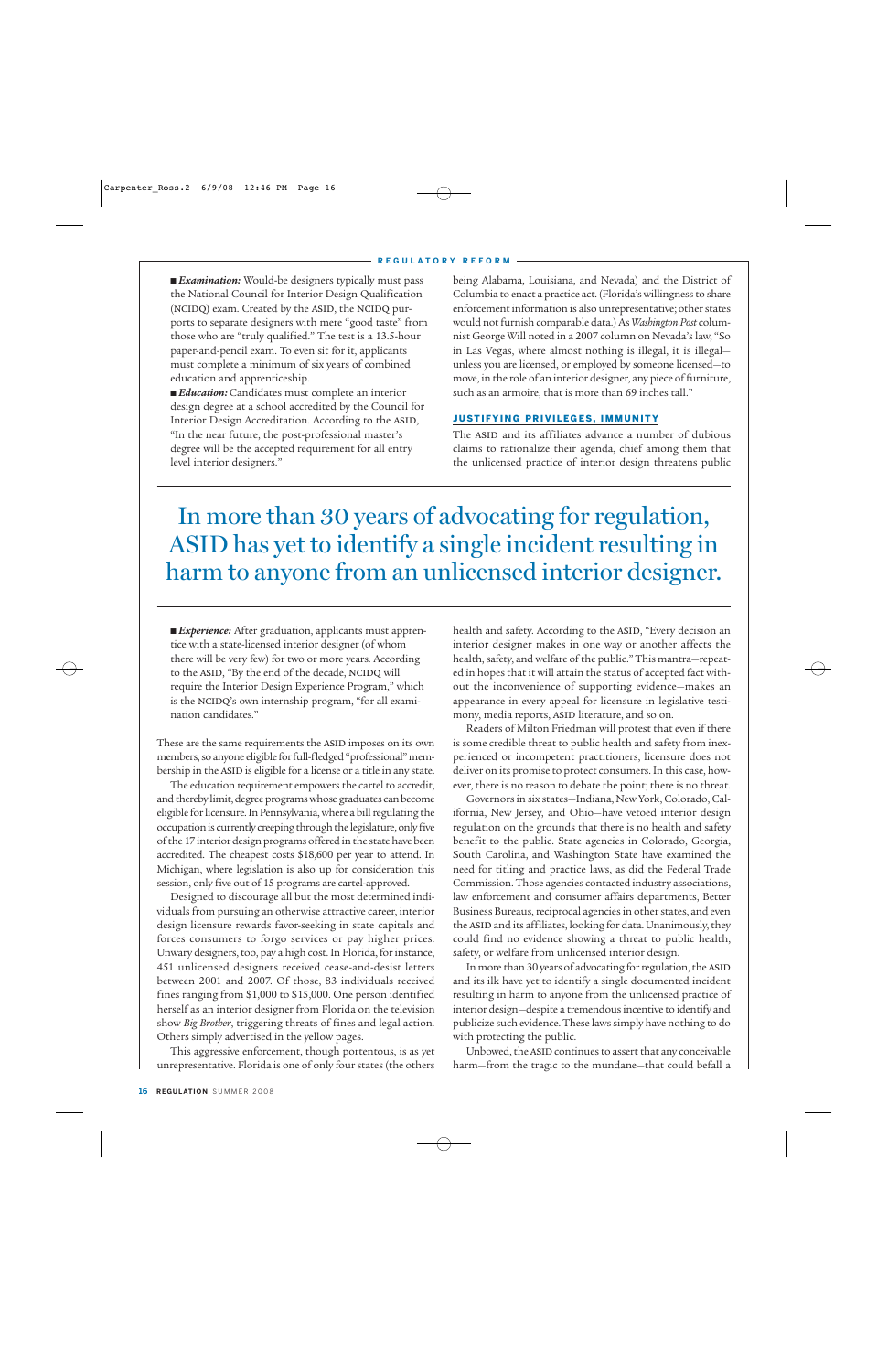person indoors directly relates to interior design and thus constitutes a case for regulation. This includes horrific tragedies like the 2003 Rhode Island nightclub fire that killed 100 people. Needless to say, exhaustive investigation of the accident does not even remotely support any claim that interior design regulation could have prevented the catastrophe, nor were interior designers at fault. Rhode Island legislators apparently did not see a connection either—they refused to pass interior design regulations in 2005.

Literature from the Interior Design Legislative Coalition of Pennsylvania (IDLCPA), a state lobbying ally of the ASID, claims that 11,000 fatalities and 300,000 disabling incidents occur every year because of slip-and-fall accidents—intimating that licensure could prevent those accidents. Surely, one could compare serious slip-and-fall accident rates in states with regulations to those without, but this has not been done.

In a pamphlet entitled "10 Ways Interior Designers Save Lives," the IDLCPA further suggests only licensed interior designers can mitigate "poor ergonomic conditions," appreciate "the psychology of color," select energy efficient lighting, "harmonize the way the built environment is constructed working in correlation with the natural environment," and specialize to meet a wide variety of consumer needs.

In Michigan, the Coalition for Interior Design Registration seeks a practice act that its members claim would "eliminate the restraint of trade" and "give the consumer a choice" in "an expanded marketplace." The Texas Association for Interior Design does not want the public to trust unlicensed designers who may not know "that often used items in a work area need to be within reach to avoid awkward body movements."

The ASID also posits that "legal recognition" for interior designers establishes a minimum competency. To test this proposition, the Institute for Justice gathered complaint data from Better Business Bureaus and found that the 5,006 interior design companies we sampled received, on average, 0.20 complaints per company from 2004 through 2006. Disaggregating states by regulation type, we found that the more stringent the regulation, the more consumers complain although it is still an extremely infrequent occurrence. In states with practice acts, there were 0.37 complaints per company. In states with no regulation, interior design firms received only about half as many complaints—0.19 per company. If licensure resulted in higher-quality practitioners, we should have seen the opposite trend.

Data from state interior design regulatory boards in 13 states also showed that complaints of any kind against interior designers are extremely rare. Moreover, the overwhelming majority nearly 95 percent—are related to licensure (whether the designer is properly licensed by the state), not the quality of service. Meaningful consumer complaints are so rare as to barely register. Since 1998 an average of one out of every 5,650 designers has received a complaint for reasons other than licensure.

There is simply no evidence that designers shielded from market pressures yield better, safer services. This is consistent with studies of producers in other industries. According to Indiana governor Mitch Daniels, who vetoed interior design legislation in May 2007, "The marketplace already serves as an

effective check on poor performance; designers doing inadequate work are more likely to be penalized by negative customer reaction than by a government agency trying to enforce arbitrary and subjective qualification standards."

#### IF AT FIRST YOU DON'T SUCCEED

Even without evidence, the ASID has scored some legislative victories. Currently, three states and the District of Columbia have practice acts and 19 states have title acts on the books.

Key aspects of an ASID campaign include: testimony at relevant hearings, legislative training seminars, and the funding of state-level affiliates (separate from the ASID's state chapters) that exist solely to agitate for regulation. Allies can rely on the ASID for advice on building a coalition and implementing a lobbying campaign. The group's website provides state-specific form letters addressed to legislators, as well as fundraising tips, materials on the "need" for regulation, and other advice ("hire a lobbyist").

The ASID's most salient strategy, however, is dogged persistence. When bills fail, they are often re-filed in a somewhat watered-down form until something passes. Then more rigid bills are introduced. In New York, for instance, where the first bid to regulate interior designers via a practice act took place in 1979, the lobby finally shepherded through legislation restricting use of the title "certified interior designer" in 1990. Industry insiders have since moved to bar the use of the title "interior designer" without a license. Former governor George Pataki vetoed those attempts in both 2004 and 2005. Similar bills have been re-filed in 2006, 2007, and 2008.

Though the governor of New Jersey vetoed a practice act in 1995, a titling act passed in 2002. In Missouri, a practice act failed in 1994 but a title act passed in 1998. In Oklahoma, a title act passed in 2006, 14 years after a practice act failed. Texas passed a title act in 1991 and concerted lobbying efforts since then, most recently in 2007, have focused on enacting a practice act.

Of the states that saw action in 2007, bills in eight states— Indiana, Minnesota, Mississippi, New Hampshire, New York, South Carolina, Tennessee, and Texas—failed. Bills in the remaining four states—Massachusetts, Michigan, Ohio, and Pennsylvania—are carrying over to this year's legislative sessions. In 2008, bills have been taken up again in Indiana, Mississippi, New York, and South Carolina and new legislation has been filed in California, Connecticut, Hawaii, Illinois, Minnesota, Nebraska, Oklahoma, Tennessee, and Washington State.

States spared for the present will surely be battlegrounds in the future. In December 2007, *The Oregonian* newspaper published an article examining efforts to bring interior design regulation to Oregon. The article quoted the leaders of regional and state-level pro-regulation groups, an ASID statement, and university professors whose programs are accredited by the cartel. No member of the public demanding protection from unqualified designers appeared in the story, nor did a designer opposed to regulation. To date, Oregon legislators have passed neither practice nor title act, but not for lack of opportunity. The article notes legislation that failed in 1997 but neglects to mention the practice act that failed in 1999 and title acts that failed in 2001 and 2003.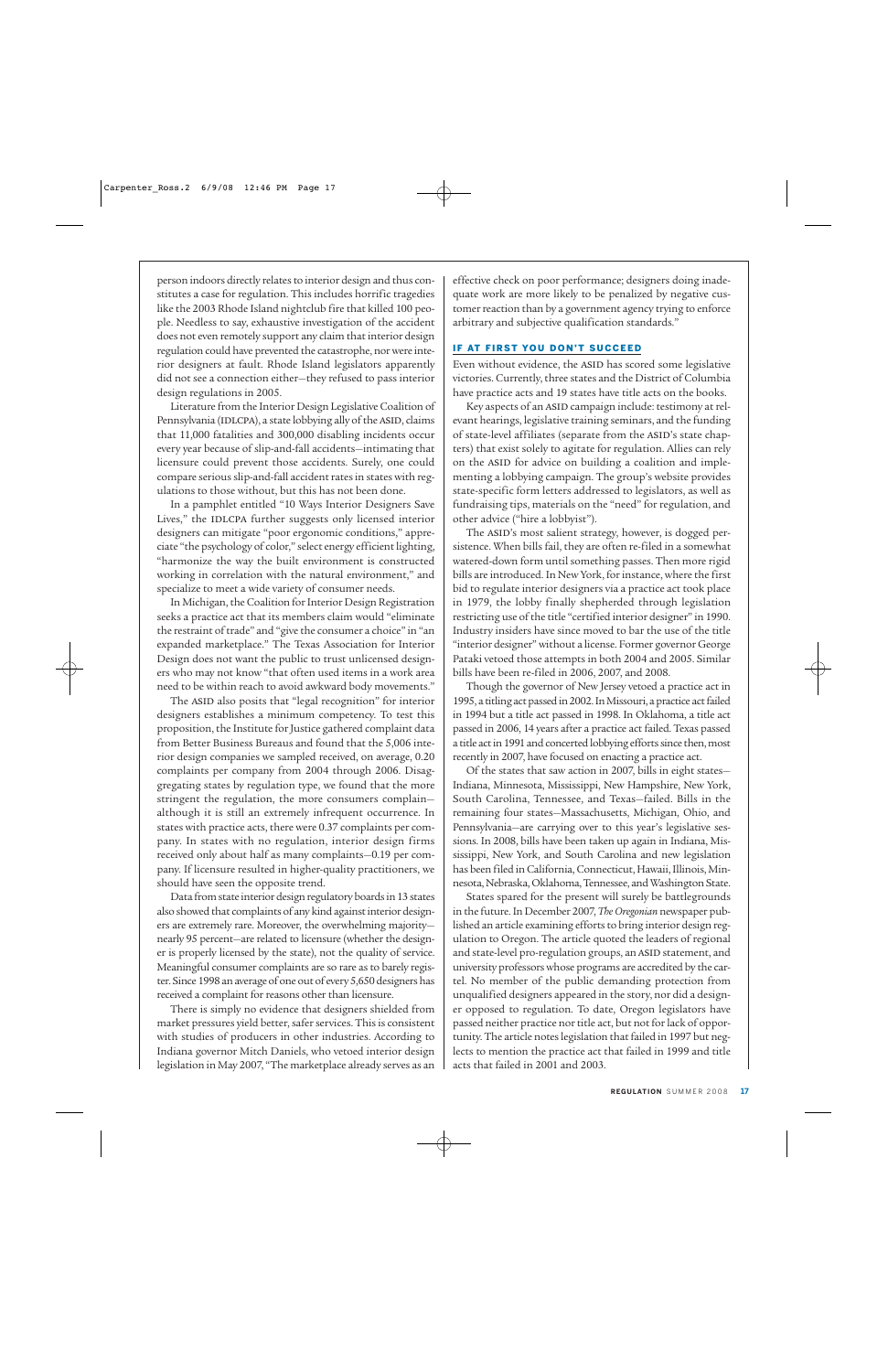#### FIGHTING BACK

The tide is beginning to turn, however. Diane Lupo fought for her rights in court, and in October 2007 the Alabama Supreme Court struck down the state's practice law, declaring it unconstitutional. In his 2006 *Regulation* article, Prof. Kleiner found "no examples of occupations becoming less regulated and moving towards certification or registration once they become licensed." Happily, that is no longer the case.

Professional organizations representing architects (the American Institute of Architects) and kitchen and bath designers (National Kitchen and Bath Association) along with the National Federation of Independent Business have been fighting interior design regulations. Recently, interior designers themselves have emerged, forming nascent state and nationsylvania, Texas, and Washington State to oppose regulation. In Washington State, with help from the Institute for Justice, designers have already killed legislation that would have created a practice act.

While the recent successes may prove to be the turning point, the struggle is far from over for designers. The enormous expenditure of time and resources necessary to fight lobbying battles is borne largely by individual designers, and many of them view such political intrigues as unwelcome distractions from operating their small businesses. Many despair that defeating a bill this year provides—given the ASID's history and resources-no guarantee that they will not have to fight for their livelihood the next time the legislature is in session.

Limiting the right to use a particular title is tantamount to creating a monopoly on free speech that violates the rights of entrepreneurs.

al coalitions to resist cartelization.

In March 2008, designers launched the Interior Design Protection Council, a national clearinghouse, to keep tabs on legislation and media interest on the issue, and also to inform and persuade the general public. Designers in New Hampshire (the "Live Free or Die" state) formed Live Free and Design and turned back legislation in 2007. Led by designer Patti Morrow, who took precious time away from her small business to lobby politicians, raise money, and persuade fellow designers and the public of the danger, the group also aids designers threatened in other states. They anticipate another battle this year. When the 2007 legislation died in committee, the president of the pro-regulation interior design coalition wrote to her members:

Most at the meeting agreed that a practice act as our bill is written is the one to pursue. However, since NH isn't the most agreeable state toward licensure, it was added that we may want to begin with a title act and move inconspicuously toward a practice act within a few years.

Designers have organized in Alabama (which now has only a title act), Arizona, California, Massachusetts, Oregon, Penn-

Thus a legal strategy is an essential complement to legislative advocacy. Already, legal efforts are bearing fruit. In addition to the Alabama Supreme Court victory, New Mexico softened its titling law in 2007 in response to a lawsuit the Institute for Justice brought on behalf of New Mexico designers. In Texas, IJ has filed a federal First Amendment challenge to the state's titling law.

Indeed, the interior design industry's approach of pursuing titling laws as a first step toward licensure creates an important opportunity to bring First Amendment law to bear on legal regimes that restrict economic liberty—the right to earn an honest living in the occupation of one's choice. To limit, by government force, the right to use a particular title to members of a state-approved cartel is to create a monopoly on speech that violates the rights of entrepreneurs to communicate truthful information to potential customers.

The industry's incremental tactics also provide a rare peek into the real-world process of rent-seeking by established interests. The long-term effects of occupational licensing and incentives to pursue it are just as Smith and Friedman predict, but the path to cartelization is not always as clear cut—forcing some cartels to settle for censorship first. **R**

#### *Readings*

- "A License for Protection," by Morris M. Kleiner. *Regulation*, Vol. 29, No. 3 (Fall 2006).
- "Designing Cartels: How Industry Insiders Cut Out Competition," by Dick M. Carpenter II. Institute for Justice, November 2007.
- "Interior Designers," by M. Michael Cook. Colorado Department of Regulatory Agencies, Office of Policy and Research, 2000.
- *Licensing Occupations: Ensuring Quality or Restricting Competition*, by Morris M. Kleiner. Upjohn Institute, 2006.
- "Review of Occupational Registration and Licensing for Interior Designers," by E. LeRoy Nettles. South Carolina State Reorganization Commission, 1991.

■ "Review of Senate Bill 305, Which Proposes to License Interior Designers in Georgia," by William H. Roper. Georgia Occupational Regulation Review Council, 1989.

■ "Sunrise Review of Interior Designers," published by the Washington State Department of Licensing. 2005.